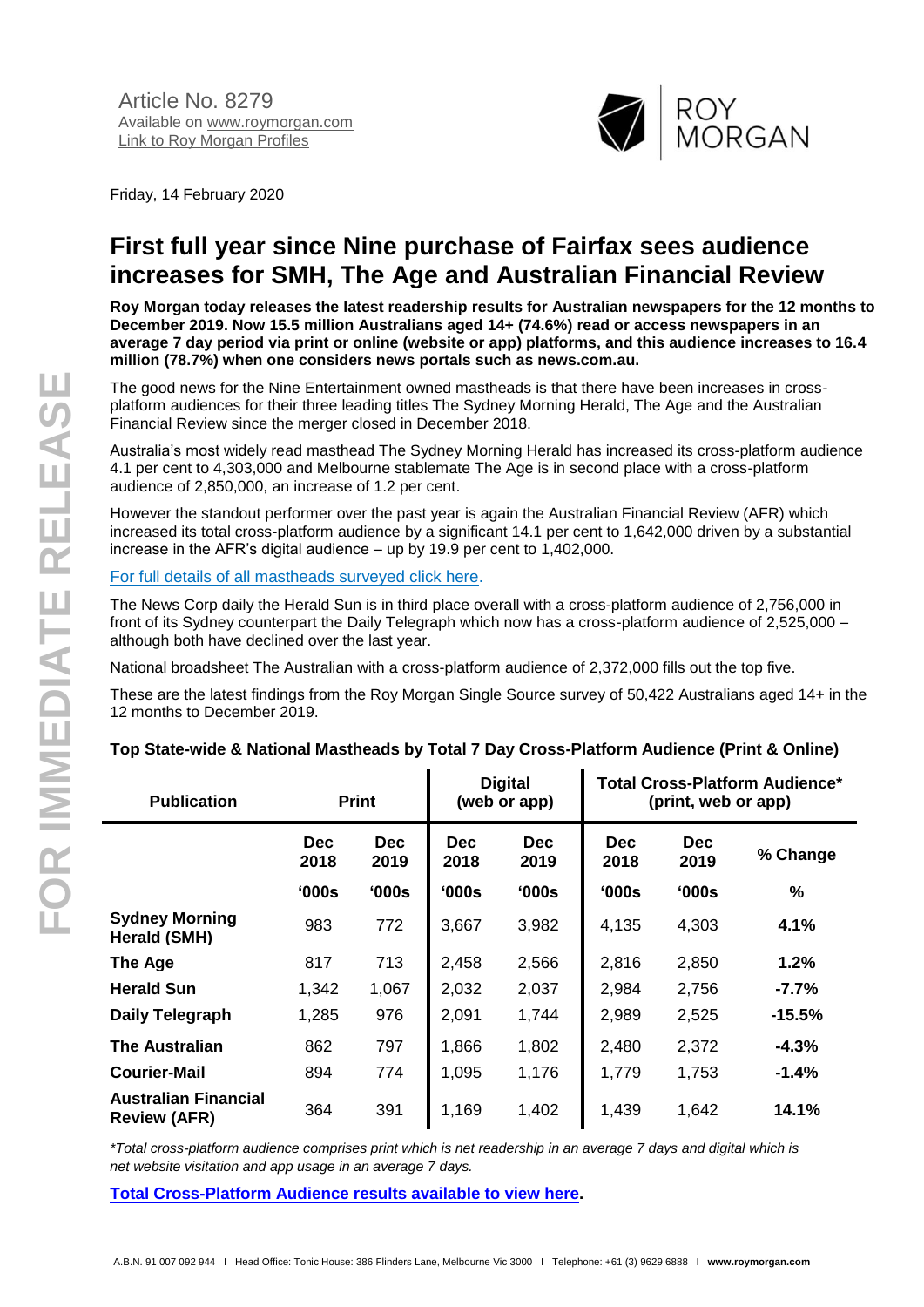#### *Print Newspapers now read by around 6 million Australians (29%)*

Nearly 6 million Australians read the listed print newspapers, including around 4.2 million who read weekday issues, almost 3.5 million who read Saturday editions and more than 3 million who read Sunday titles. Although print readership has declined year-on-year, these figures show almost 3-in-10 Australians read print newspapers. In today's digitally-focused world print newspapers continue to be an important advertising medium to reach both mass and niche audiences.

#### *Weekend Newspaper Readership down from a year ago*

Australia's best read weekend newspaper is again Sydney's Sunday Telegraph with an average issue print readership of 618,000 – down 25.2 per cent over the past year – ahead of southern stablemate Melbourne's Sunday Herald Sun which has a print readership of 568,000 (down 22.9 per cent).

Other major titles to decline included the Saturday Herald Sun down 17.2 per cent to a readership of 552,000, The Weekend Australian down 8.6 per cent to 539,000, The Sunday Mail in Queensland down 14.2 per cent to 503,000, the Saturday Sydney Morning Herald down 23.8 per cent to 448,000 and Melbourne's Saturday Age down 16.3 per cent to 440,000 readers.

| Top Weekend Newspapers - Ranked by Print Readership* |  |
|------------------------------------------------------|--|
|                                                      |  |

| <b>Publication</b>            | Dec 2018 | <b>Dec 2019</b> | % Change |
|-------------------------------|----------|-----------------|----------|
|                               | '000s    | '000s           | $\%$     |
| <b>Sunday Telegraph</b>       | 826      | 618             | $-25.2%$ |
| <b>Sunday Herald Sun</b>      | 737      | 568             | $-22.9%$ |
| <b>Saturday Herald Sun</b>    | 667      | 552             | $-17.2%$ |
| <b>The Weekend Australian</b> | 590      | 539             | $-8.6%$  |
| The Sunday Mail (Qld)         | 586      | 503             | $-14.2%$ |
| <b>Saturday SMH</b>           | 588      | 448             | $-23.8%$ |
| <b>Saturday Age</b>           | 526      | 440             | $-16.3%$ |

*\*Print readership is average issue readership.*

**[Full Newspaper Readership Results available to view here.](http://www.roymorgan.com/industries/media/readership/newspaper-readership)**

#### *Newspaper Inserted Magazines: Readership of Boss, The Deal and SA Weekend increases*

Three newspaper inserted magazines have managed to increase their readership over the last year despite broader industry trends led by the AFR's Boss Magazine which increased its readership by 17 per cent to 179,000.

Also increasing their readership was The Deal magazine for which readership increased 9.2 per cent to 71,000 and SA Weekend now with 239,000 readers, up 8.6 per cent.

However, although down 21.6 per cent, Good Weekend clearly remains Australia's most widely read newspaper inserted magazine with print readership of 819,000. Real estate focused magazine Domain is the second most widely read with a readership of 654,000, down 18.3 per cent.

The Weekend Australian magazine is again the third most widely read newspaper inserted magazine with a readership of 539,000, down 9.7 per cent on a year ago, ahead of Stellar magazine read by 476,000, down a significant 33.4 per cent on a year ago. Sunday Life is the fifth most widely read newspaper inserted magazine with a readership of 436,000, down 35.8 per cent.

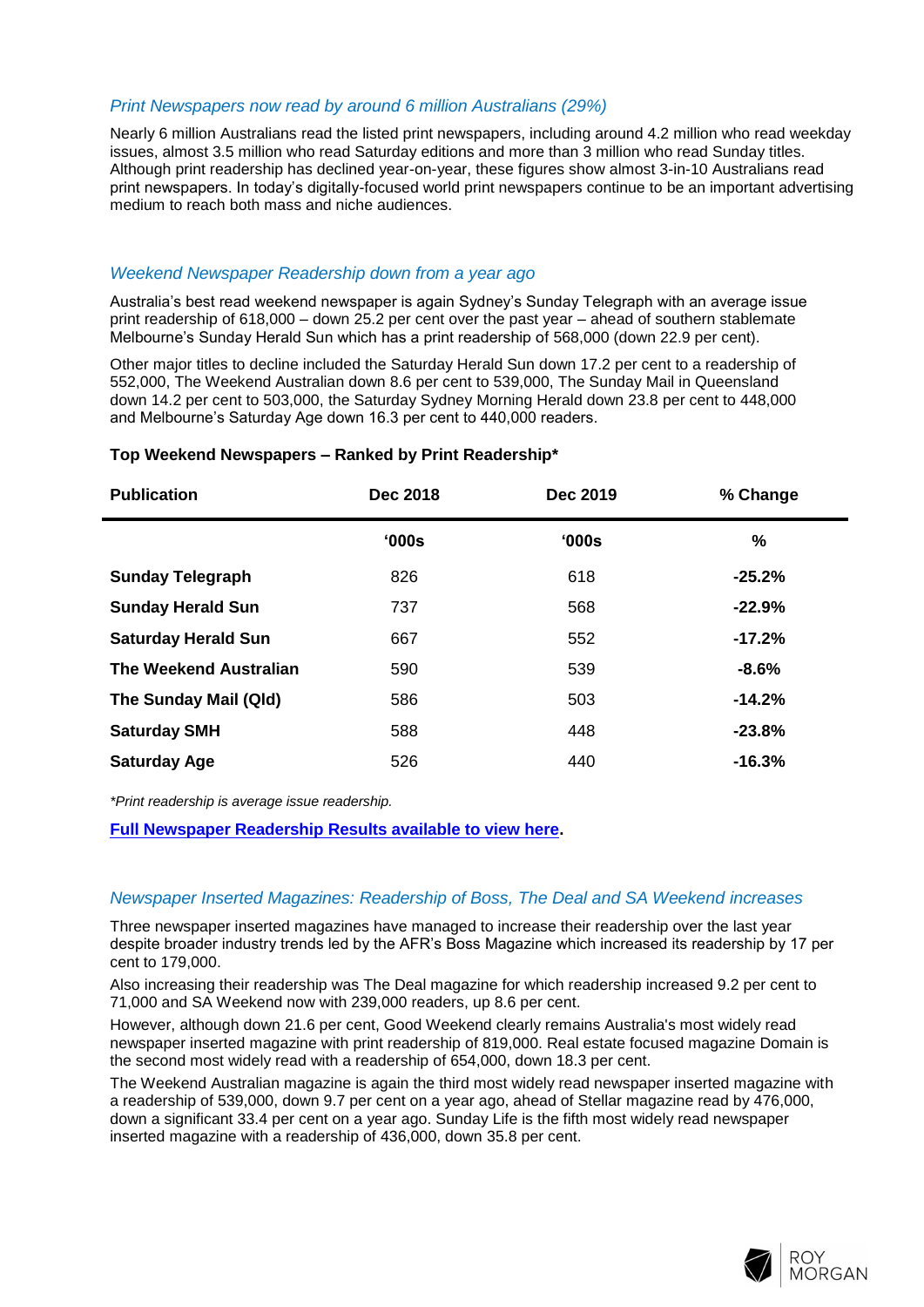## **Top Newspaper Inserted Magazines – Ranked by Print Readership\***

| <b>Publication</b>                     | Dec 2018 | Dec 2019 | % Change      |
|----------------------------------------|----------|----------|---------------|
|                                        | '000s    | '000s    | $\frac{0}{0}$ |
| Good Weekend (NSW/Vic)                 | 1,045    | 819      | $-21.6%$      |
| Domain (NSW/Vic)                       | 800      | 654      | $-18.3%$      |
| <b>Weekend Australian Magazine</b>     | 597      | 539      | $-9.7%$       |
| <b>Stellar (NSW/Vic)</b>               | 715      | 476      | $-33.4%$      |
| <b>Sunday Life (NSW/Vic)</b>           | 679      | 436      | $-35.8%$      |
| <b>Sunday Telegraph TV Guide (NSW)</b> | 524      | 375      | $-28.4%$      |
| <b>Financial Review Magazine</b>       | 408      | 326      | $-20.1%$      |

*\*Print readership is average issue readership.*

**[Full Newspaper Inserted Magazine Readership Results available to view here.](http://www.roymorgan.com/industries/media/readership/insert-readership)**

## *The Examiner in Launceston stands out with a significant increase in print readership*

The best performing regional newspaper over the past year has clearly been The Examiner based in the Tasmanian city of Launceston which increased its weekday readership by 25.9 per cent to 34,000.

However, the most widely read regional newspaper is its southern counterpart The Hobart Mercury with a readership of 47,000 (down 11.3 per cent) alongside the Gold Coast Bulletin on 47,000 (down 16.1 per cent).

The Newcastle Herald is in a clear third position with a readership of 43,000 (down 23.2 per cent).

#### **Top Monday – Friday Regional Newspapers – Ranked by Print Readership\***

| <b>Publication</b>         | Dec 2018 | Dec 2019 |          |
|----------------------------|----------|----------|----------|
|                            | '000s    | '000s    | $\%$     |
| <b>The Hobart Mercury</b>  | 53       | 47       | $-11.3%$ |
| <b>Gold Coast Bulletin</b> | 56       | 47       | $-16.1%$ |
| <b>Newcastle Herald</b>    | 56       | 43       | $-23.2%$ |
| <b>Canberra Times</b>      | 44       | 38       | $-13.6%$ |
| <b>Townsville Bulletin</b> | 43       | 36       | $-16.3%$ |
| <b>The Examiner</b>        | 27       | 34       | 25.9%    |
|                            |          |          |          |

*\*Print readership is average issue readership.*

**[Full Newspaper Readership Results available to view here.](http://www.roymorgan.com/industries/media/readership/newspaper-readership)**

The total cross-platform audiences of Australia's leading regional titles have again declined over the last year. Despite this decline in its digital audience the Canberra Times remains Australia's most widely read regional masthead with a total cross-platform audience of 372,000 ahead of the Newcastle Herald with an audience of 198,000 and The Hobart Mercury with an audience of 186,000.

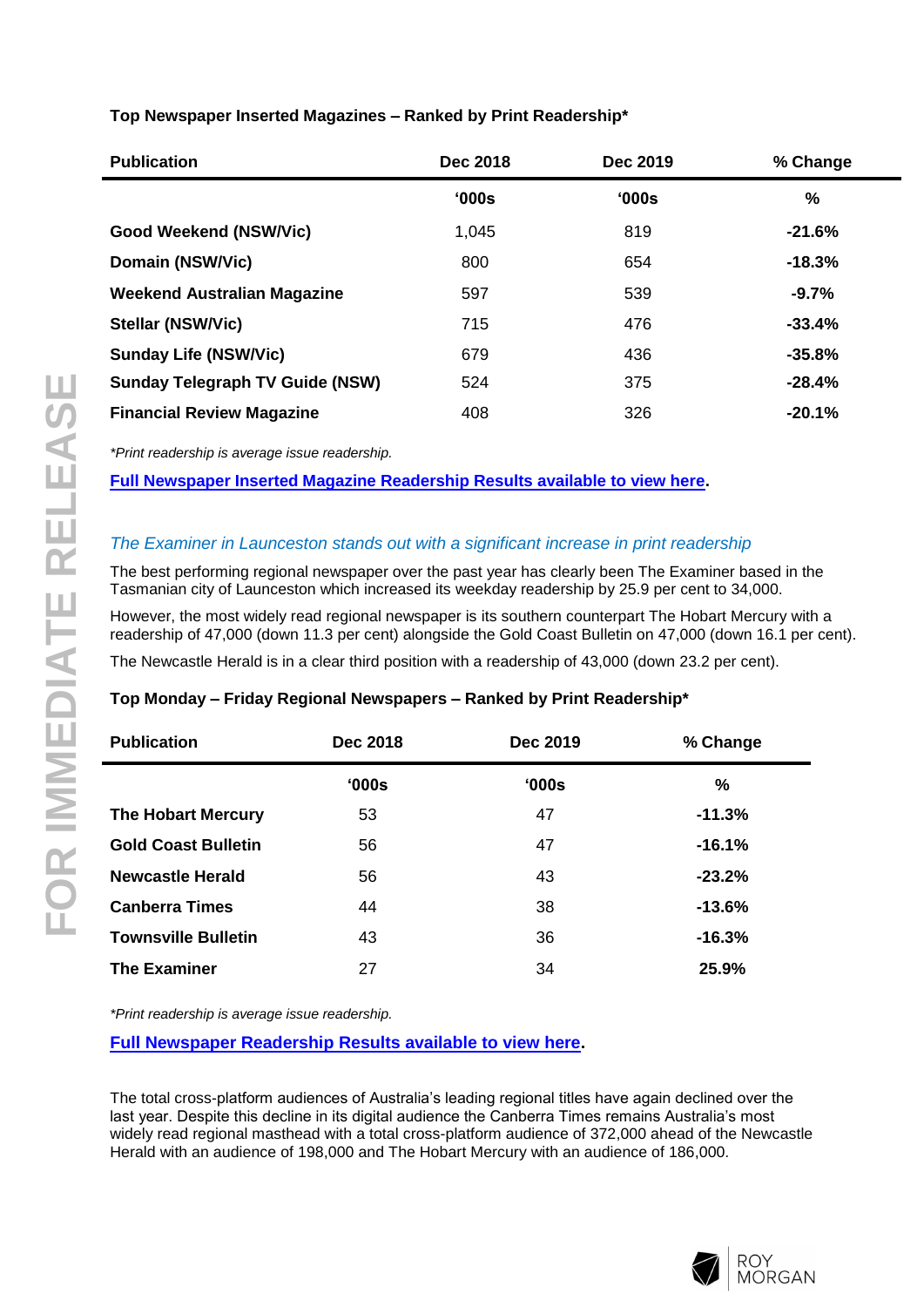## **Total Cross-Platform Audience for available regional titles**

| <b>Publication</b>        |                    | <b>Print</b> | <b>Digital</b><br>(web or app) |                    | <b>Total Cross-Platform Audience</b><br>(print, web or app) |                    |          |
|---------------------------|--------------------|--------------|--------------------------------|--------------------|-------------------------------------------------------------|--------------------|----------|
|                           | <b>Dec</b><br>2018 | Dec.<br>2019 | <b>Dec</b><br>2018             | <b>Dec</b><br>2019 | <b>Dec</b><br>2018                                          | <b>Dec</b><br>2019 | % Change |
|                           | '000s              | 000s         | 000s                           | 000s               | '000s                                                       | '000s              | %        |
| <b>Canberra Times</b>     | 90                 | 73           | 375                            | 332                | 433                                                         | 372                | $-14.1%$ |
| <b>Newcastle Herald</b>   | 120                | 90           | 100                            | 120                | 209                                                         | 198                | $-5.3%$  |
| <b>The Hobart Mercury</b> | 108                | 92           | 107                            | 114                | 193                                                         | 186                | $-3.5%$  |

*\*Total cross-platform audience comprises print which is net readership in an average 7 days and digital which is net website visitation and app usage in an average 7 days.*

### **Michele Levine, Chief Executive Officer, Roy Morgan, says:**

*"Roy Morgan's latest readership results for 2019 show it has been a good year for the Nine Entertainment owned Fairfax newspapers. All three leading titles The Sydney Morning Herald, The Age and the Australian Financial Review (AFR) saw increases in audience since the merger closed in December 2018.*

*"The Sydney Morning Herald has an audience of over 4.3 million ahead of southern stablemate The Age which is now read by 2.85 million in second place nationally. In addition The Australian Financial Review (AFR) now attracts an audience of 1.65 million representing an impressive increase of 14.1 per cent from a year ago. Impressively, the AFR is the only leading masthead to increase both its print readership (+7.4%) and digital audience (+19.9%) during 2019.*

*"Overall readership results show 15.5 million Australians 14+ now access newspapers either in print, or online via website or app in an average 7 day period – and including news portals such as news.com.au increases this audience to 16.4 million – almost four-in-five Australians.*

*"Although Nine Entertainment holds the edge for performance improvements in 2019 the News Corp owned titles continue to dominate the list of Australia's most widely read mastheads accounting for four out of the top six led by the Herald Sun (2.8 million), Daily Telegraph (2.5 million), The Australian (2.4 million) and the Courier-Mail in sixth on nearly 1.8 million."*

#### **To learn more about Roy Morgan's Readership research, call (+61) (3) 9224 5309 or email [askroymorgan@roymorgan.com.](mailto:askroymorgan@roymorgan.com)**

## **About Roy Morgan**

Roy Morgan is Australia's largest independent Australian research company, with offices in each state, as well as in the U.S. and U.K. A full-service research organisation, Roy Morgan has over 75 years' experience collecting objective, independent information on consumers.